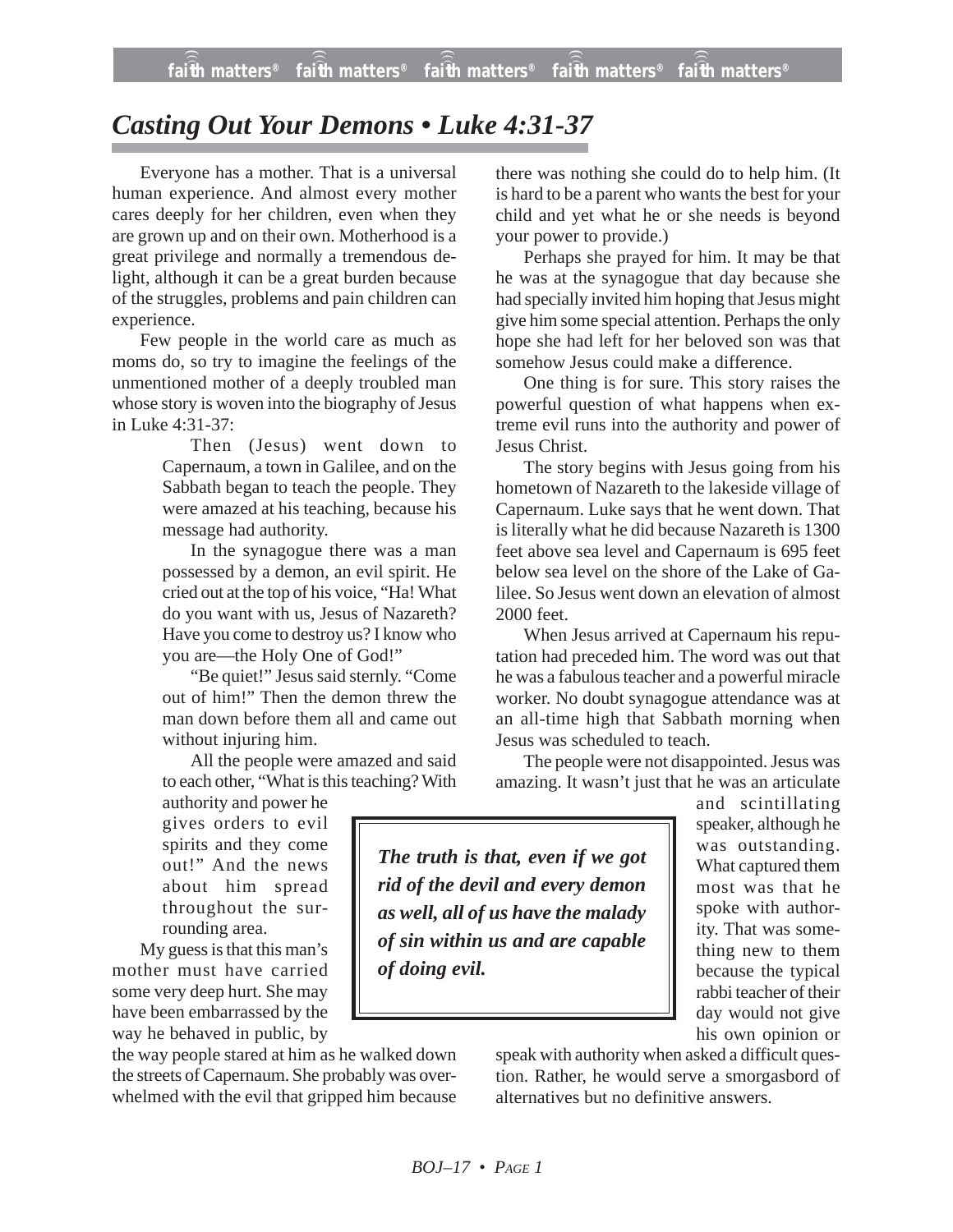## **faith matters® faith matters® faith matters® faith matters® faith matters®** ))) ))) faith matters<sup>®</sup> ))) )))

Today we hear a lot of this. Some say that every religion has its own truth, that all religions lead to God, that every truth claim is as good as any other truth claim.

Jesus was different. He was direct and clear. He was the ultimate expert on truth and life. In fact, that is something that still bothers people today. Jesus says with such confidence that he is the way to God and the only means of forgiveness of sin, that he is the only way that someone can have eternal life. That authority that amazed people then still amazes people today.

But even more than this astonishing authority, Jesus had a spiritual authority. They didn't know it yet but Jesus was God. He has divine authority and power greater than anyone or anything else in the universe. While he may not always exhibit his full authority and power, he is almighty. Everything is ultimately under his control. He is the Boss. Nothing could ever stand against him—no person, no evil, nothing. A billion nuclear weapons would not be enough to overpower Jesus. He was and is all-powerful and all good.

What happens when the power and goodness of God collides with extreme evil? That is the next part of this story.

In the synagogue service that Sabbath was a man who was controlled by a demon. While Jesus was teaching this man shouted with a loud voice, *"Ha! What do you want with us, Jesus of Nazareth? Have you come to destroy us? I know who you are—the Holy One of God!"*

We weren't there so we don't know all that transpired. We could give him the benefit of the doubt and say that perhaps he was somewhere in the back and only intended to be heard by those around him. Except it doesn't usually work that way! If this man thought that he would be invisible to Jesus or to the rest of the people there he was terribly mistaken. But more likely this was a direct confrontation, if not from the man then from the demon who had taken over his life.

When we read what this demon said we realize that he was a believer. This demon fully recognized who Jesus was and the power Jesus had.

Did you know that demons believe in Jesus?

They do! They believe in God and openly admit that Jesus is the Holy One, the Savior from sin who died on the cross and rose again from the dead on the third day. Later in the New Testament in James 2:19 we are told, "*You believe that there is one God. Good! Even the demons believe that—and shudder*."

But demons believe without commitment. They know the truth but they refuse to act on it. They refuse to turn away from evil and embrace Jesus as Lord and follow him.

The same happens with people. There are people who absolutely believe all the truth about God, Jesus and the Bible but who refuse to commit their lives to Jesus as Lord. They are as lost as demons, as bad off as if they had never heard of Jesus in the first place.

New Testament stories about demons raise a long list of questions. Are demons real or are they merely expressions of primitive superstition? Can demons take over people's lives? What are demons anyway? And, if they are real and can take over a person's life, how do you get rid of a demon once you have one?

These are good and legitimate questions that are not adequately answered in a short period of time. The quick replies are that demons are invisible spiritual beings—like angels, only bad instead of good. They represent the devil and work very hard to rule the world with sin.

That is not to say that everything bad that happens is directly because of demons. Some very bad things happen to very good people just because we live in a world that has been messed up by sin. If every demon were to disappear we would still have sin and the problems that come with sin. The truth is that, even if we got rid of the devil and every demon as well, all of us have the malady of sin within us and are capable of doing evil.

Yes, demons can take over people's lives although it appears to be a fairly uncommon exception rather than a common experience. The Bible stories about demons are concentrated in a comparatively narrow swath of the three-year period during the public ministry of Jesus. Apparently this was a time when there was an unprecedented clash between the powers of good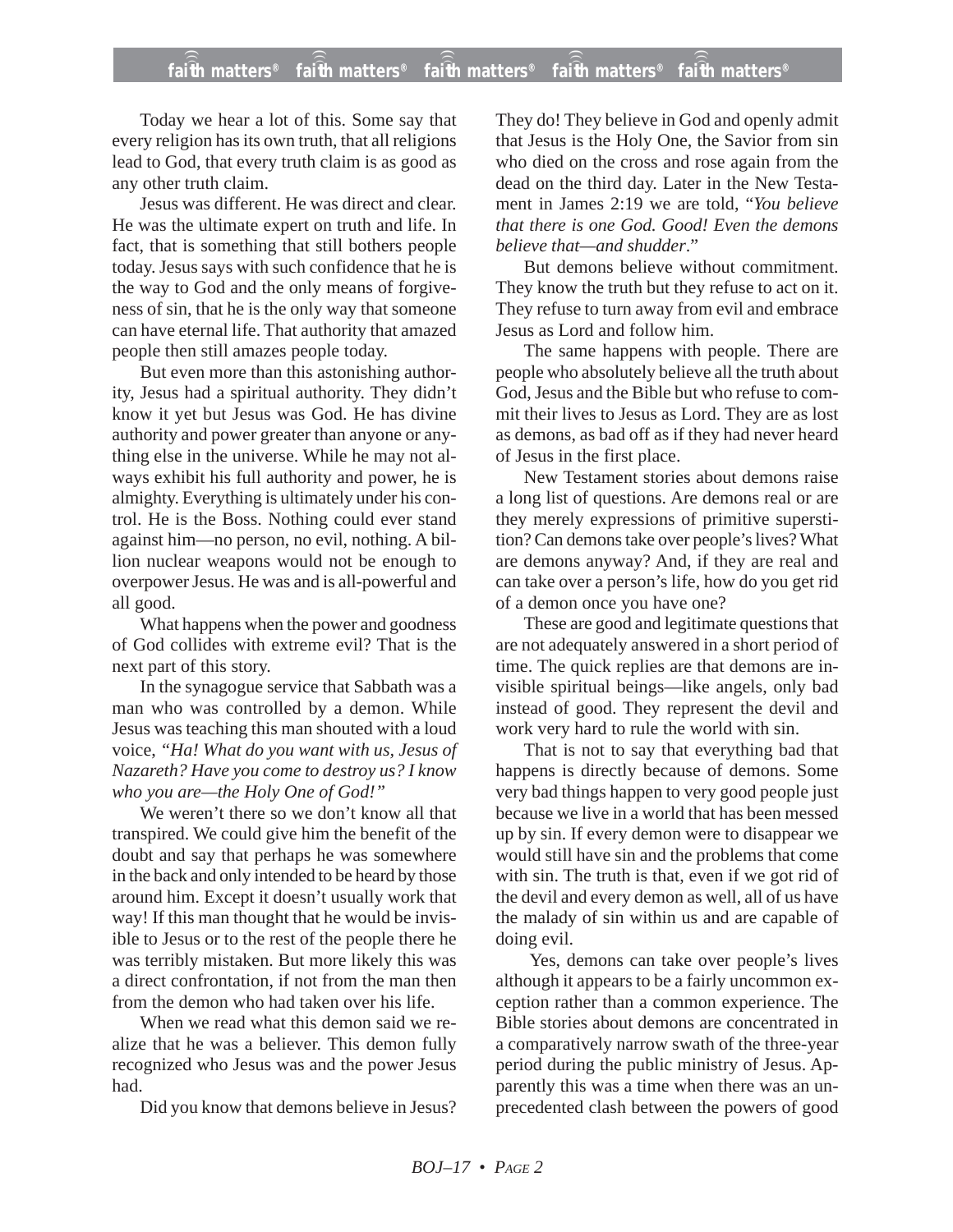## **faith matters® faith matters® faith matters® faith matters® faith matters®** ))) ))) ))) ))) )))

and God and the powers of evil and Satan. Before and after then there are comparatively few mentions of demons taking over individuals' lives, so from that we may assume that this is a relatively rare occurrence. It might even appear that those who are controlled by demons have at some point consented to that taking place.

Only God can get rid of a demon. The truth is that demons are stronger, smarter and stickier than we are capable of dealing with.

While demons may be associated with primitive heathen societies there are sophisticated American scientists who acknowledge the power and presence of evil spirits that are unresponsive to any drug or other therapy. We hear about

criminals whose wicked behavior cannot be explained by genetics, family of origin or mental illness. There is no adequate explanation for the behavior of these people other than that they are just evil.

When it comes to the man in this chapter of Jesus' biography we don't know a great deal

about him. Surely there is much more to his tragic story than is reported here. But it's not hard to guess. Whenever any life is taken over by evil it is wrecked. The pain is indescribable to the person and to everyone nearby. Sin is like gangrene. It starts small and spreads fast, killing life and stinking as it does it.

Well, let's finish the story and see what happened when the amazing Jesus collided with extreme evil.

Jesus took immediate control. He directly confronted the man with the demon (or was it the demon with the man?). He told him to shut up. Jesus wasn't going to allow another syllable of influence for evil.

Next, Jesus used his supernatural power of good against the demon's supernatural power of evil and commanded the demon to exit the man. And he did! Immediately the man was thrown

to the synagogue floor, the demon departed and the man was physically uninjured. The demon was just an invisible spirit again until he could find another body to inhabit.

It's hard for us to capture the moment. Some of us are skeptical; others are unimpressed. It was one of those situations where you had to be there to understand.

Those who witnessed what happened knew this was real. They were amazed at Jesus' authority and power. They knew how this man had been before and they saw the overwhelming transformation. It was indisputable—Jesus has power over evil. When they left the synagogue they told everyone who would listen about what

had happened. The story spread everywhere.

It reminds me of the eyewitness accounts of skeptical scientists who have witnessed evil voodoo rituals or police officers who tell about the power of evil in American crimes or of ordinary

people who have personally experienced what demons can do. And then some of them tell about the encounter with Jesus Christ and how God broke the power of evil like nothing else ever could.

Let there be no doubt. Evil is as horrible and ugly today as it has ever been. We may control some of it with police or courts or medicine or social programs that are very good but there is also evil that no human remedy begins to dent. The only authority and power strong enough to deal with that kind of evil is Jesus Christ himself.

Think how that man must have felt at the end of that memorable day. He was free, free at last. Instead of evil there was good. Where once a demon controlled him now God controlled him. It was the very best day of his life.

And what might it have been like for his

*Give your sins, your problems, your pain, your life to Jesus Christ, the all-powerful Son of God. With his amazing authority and power let him chase the demons away and set you free.*